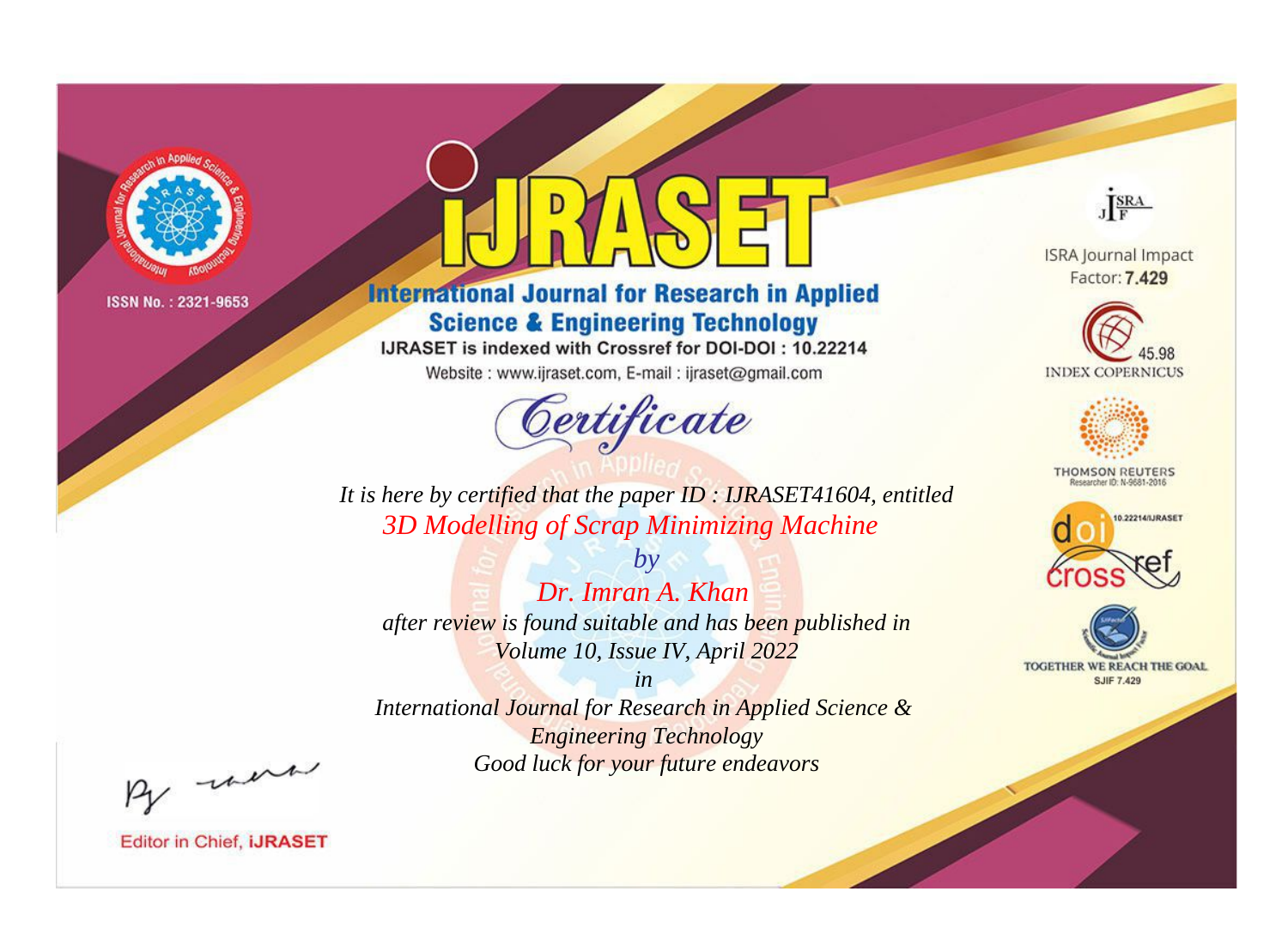

# **International Journal for Research in Applied Science & Engineering Technology**

IJRASET is indexed with Crossref for DOI-DOI: 10.22214

Website: www.ijraset.com, E-mail: ijraset@gmail.com



JERA

**ISRA Journal Impact** Factor: 7.429





**THOMSON REUTERS** 



TOGETHER WE REACH THE GOAL **SJIF 7.429** 

It is here by certified that the paper ID: IJRASET41604, entitled 3D Modelling of Scrap Minimizing Machine

**Ghanshyam Patel** after review is found suitable and has been published in Volume 10, Issue IV, April 2022

 $b\nu$ 

 $in$ International Journal for Research in Applied Science & **Engineering Technology** Good luck for your future endeavors

By morn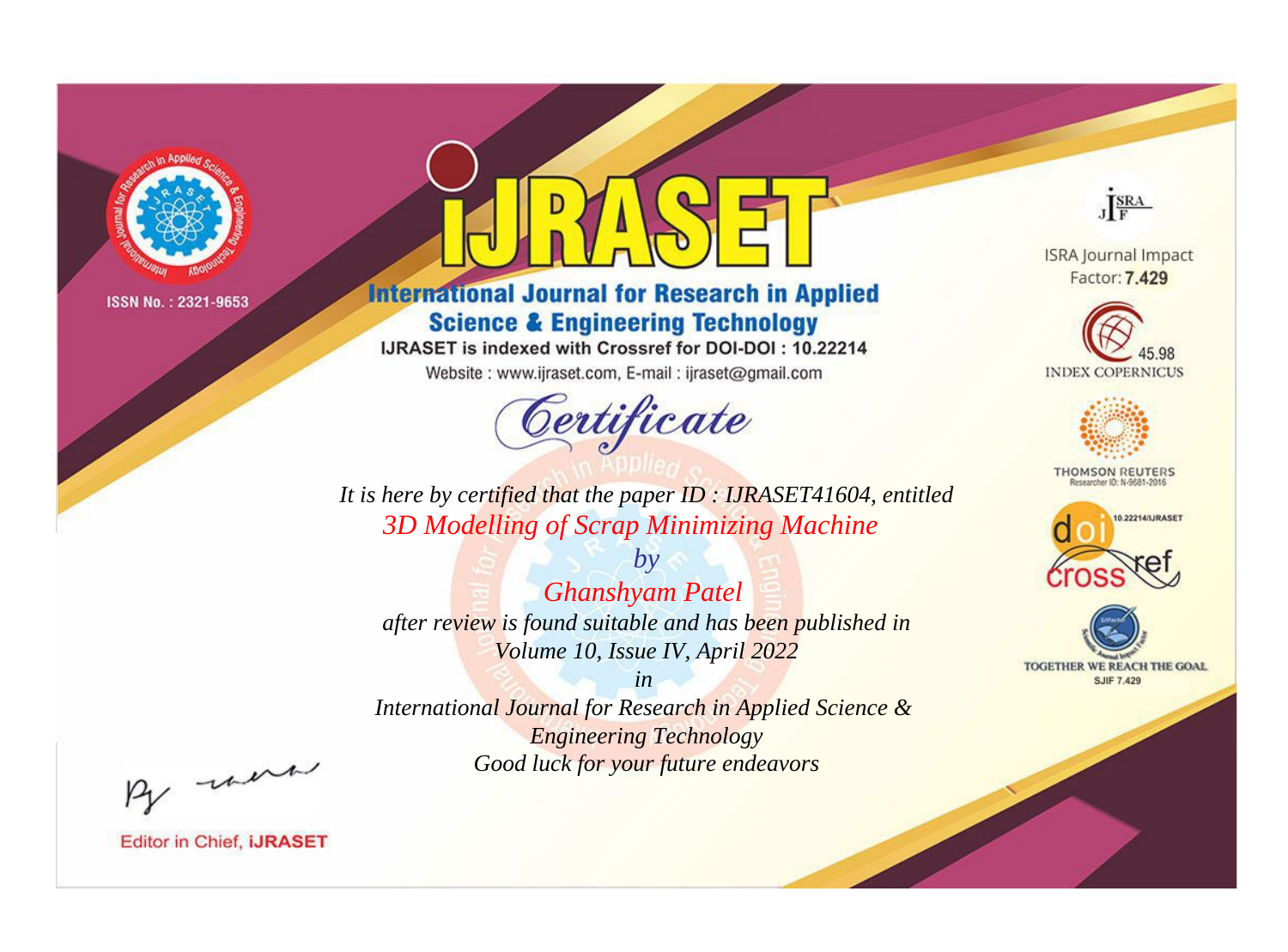

# **International Journal for Research in Applied Science & Engineering Technology**

IJRASET is indexed with Crossref for DOI-DOI: 10.22214

Website: www.ijraset.com, E-mail: ijraset@gmail.com



JERA

**ISRA Journal Impact** Factor: 7.429





**THOMSON REUTERS** 



TOGETHER WE REACH THE GOAL **SJIF 7.429** 

It is here by certified that the paper ID: IJRASET41604, entitled 3D Modelling of Scrap Minimizing Machine

**Prajwal Barse** after review is found suitable and has been published in Volume 10, Issue IV, April 2022

 $by$ 

 $in$ International Journal for Research in Applied Science & **Engineering Technology** Good luck for your future endeavors

By morn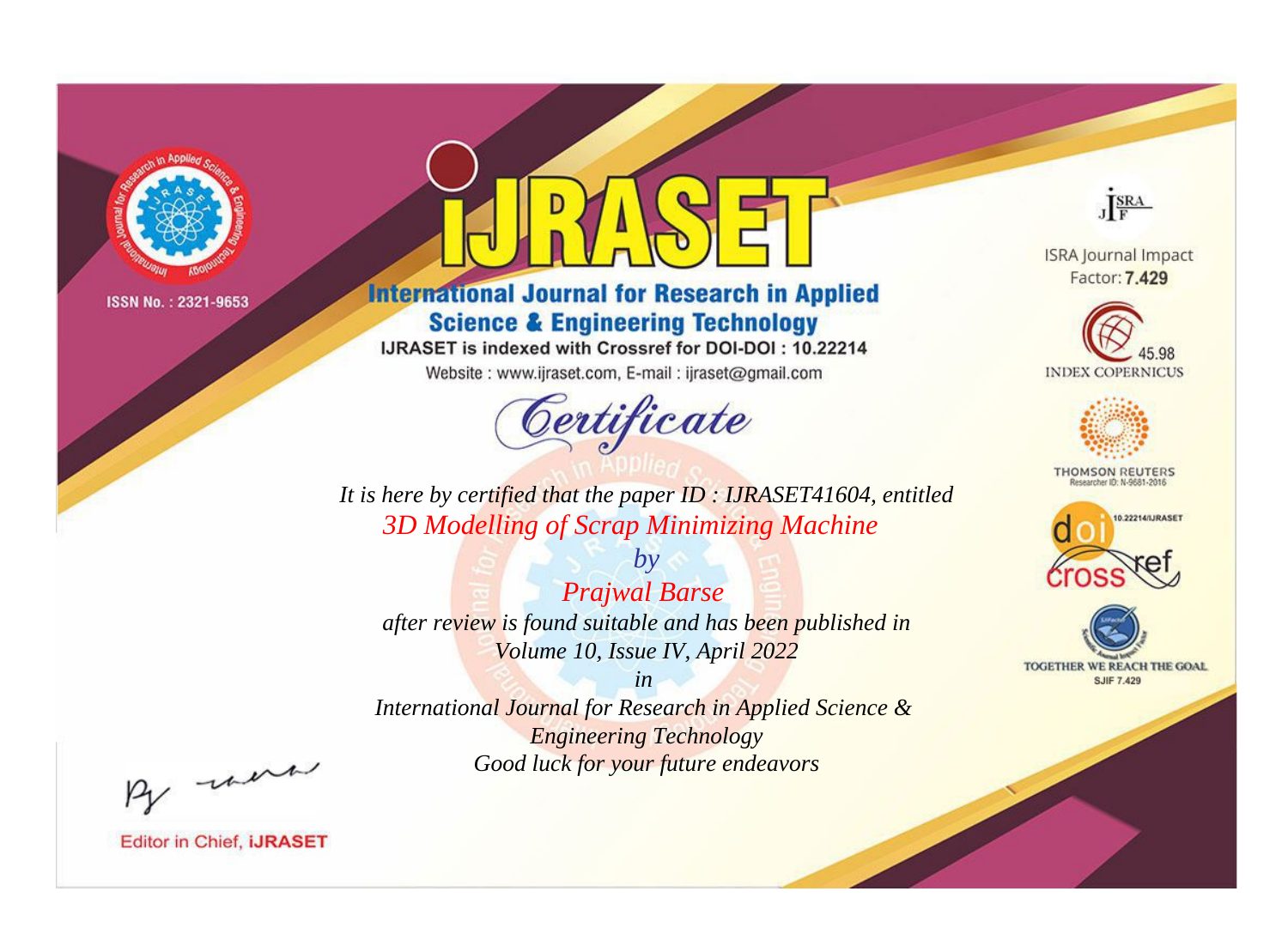

# **International Journal for Research in Applied Science & Engineering Technology**

IJRASET is indexed with Crossref for DOI-DOI: 10.22214

Website: www.ijraset.com, E-mail: ijraset@gmail.com



JERA

**ISRA Journal Impact** Factor: 7.429





**THOMSON REUTERS** 



TOGETHER WE REACH THE GOAL **SJIF 7.429** 

*It is here by certified that the paper ID : IJRASET41604, entitled 3D Modelling of Scrap Minimizing Machine*

*Harshit Kunwar after review is found suitable and has been published in Volume 10, Issue IV, April 2022*

*by*

*in* 

*International Journal for Research in Applied Science & Engineering Technology Good luck for your future endeavors*

By morn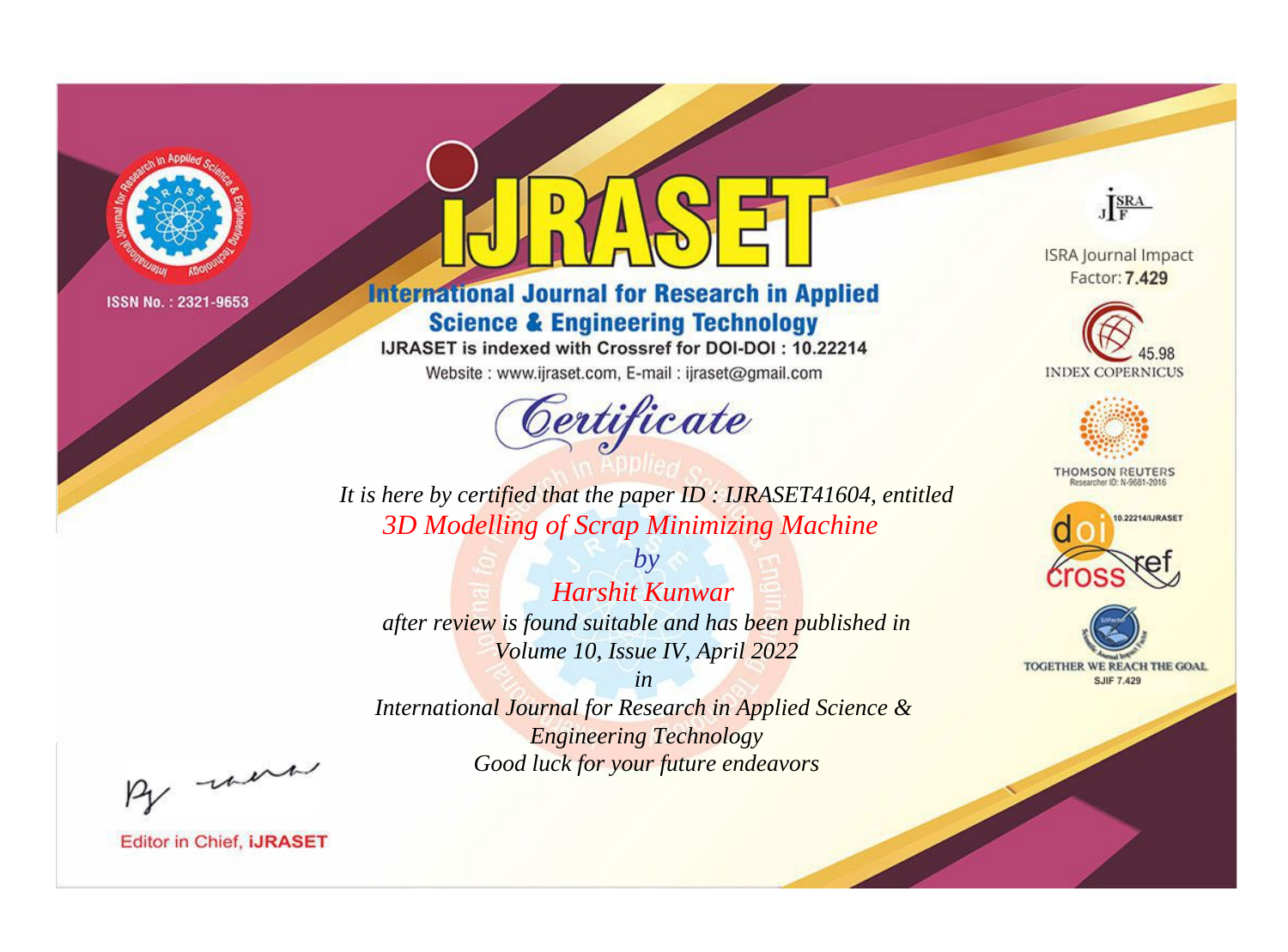

# **International Journal for Research in Applied Science & Engineering Technology**

IJRASET is indexed with Crossref for DOI-DOI: 10.22214

Website: www.ijraset.com, E-mail: ijraset@gmail.com



JERA

**ISRA Journal Impact** Factor: 7.429





**THOMSON REUTERS** 



TOGETHER WE REACH THE GOAL **SJIF 7.429** 

*It is here by certified that the paper ID : IJRASET41604, entitled 3D Modelling of Scrap Minimizing Machine*

*Roshan Satpute after review is found suitable and has been published in Volume 10, Issue IV, April 2022*

*by*

*in* 

*International Journal for Research in Applied Science & Engineering Technology Good luck for your future endeavors*

By morn